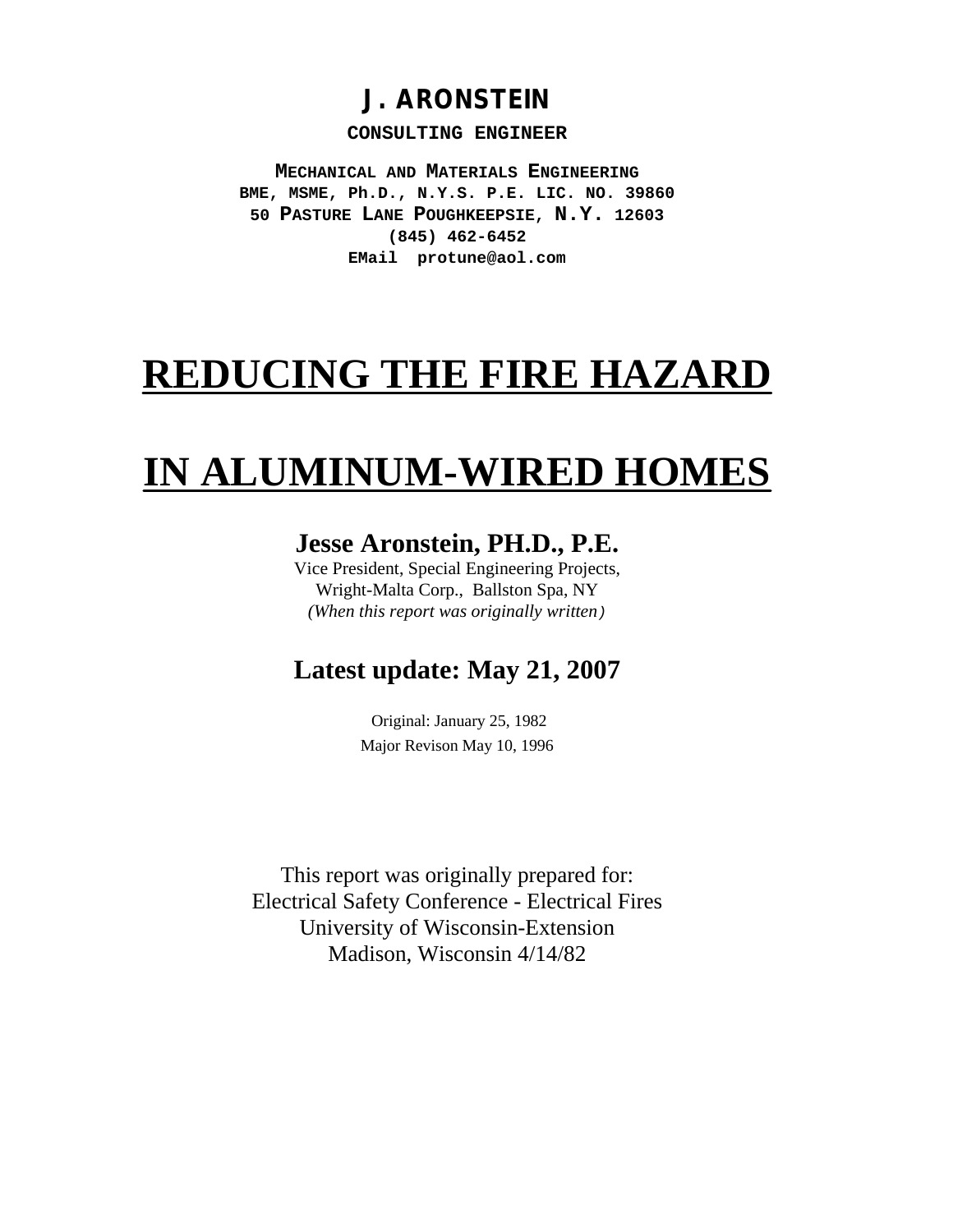# **CONTENTS**

| 1. Reducing the Possibility of Connection Overheating 4<br>A. Use of Anti-Oxidant Compound and Abrasion 4<br>(When making new connections to aluminum wire)<br>B. Pigtailing using AMP "COPALUM" Connectors 5<br>D. Pigtailing using Ideal #65 "Twister" Twist-on Connections 7<br>E. Field Experience With "Pigtailing" of Aluminum Wire 9<br>H. New Circuits and Circuit Additions 12<br>I. Homes Wired With Alloy ("New Technology") Aluminum Wire 12<br>J. Homes Wired With Plated Aluminum Wire 13<br>K. Homes Wired With Copper-Clad Aluminum Wire 13<br>L. Misidentification - Plated Copper Wire 13 |
|-------------------------------------------------------------------------------------------------------------------------------------------------------------------------------------------------------------------------------------------------------------------------------------------------------------------------------------------------------------------------------------------------------------------------------------------------------------------------------------------------------------------------------------------------------------------------------------------------------------|
| 2. Detection of Overheating Connections 15<br>A. Detection of overheating at Receptacles and Switches 15<br>B. Detection of Overheating at Other Connections 15                                                                                                                                                                                                                                                                                                                                                                                                                                             |
| 3. Reducing the Possibility of Fire if Overheating Occurs 16<br>A. Inside the Electrical Enclosures 16<br>B. Cover Plates on Receptacles and Switches 16<br>C. Adjacent to the Receptacles and Switches 16                                                                                                                                                                                                                                                                                                                                                                                                  |
|                                                                                                                                                                                                                                                                                                                                                                                                                                                                                                                                                                                                             |
|                                                                                                                                                                                                                                                                                                                                                                                                                                                                                                                                                                                                             |
| (Technical Reports on Connector Performance With Aluminum Wire                                                                                                                                                                                                                                                                                                                                                                                                                                                                                                                                              |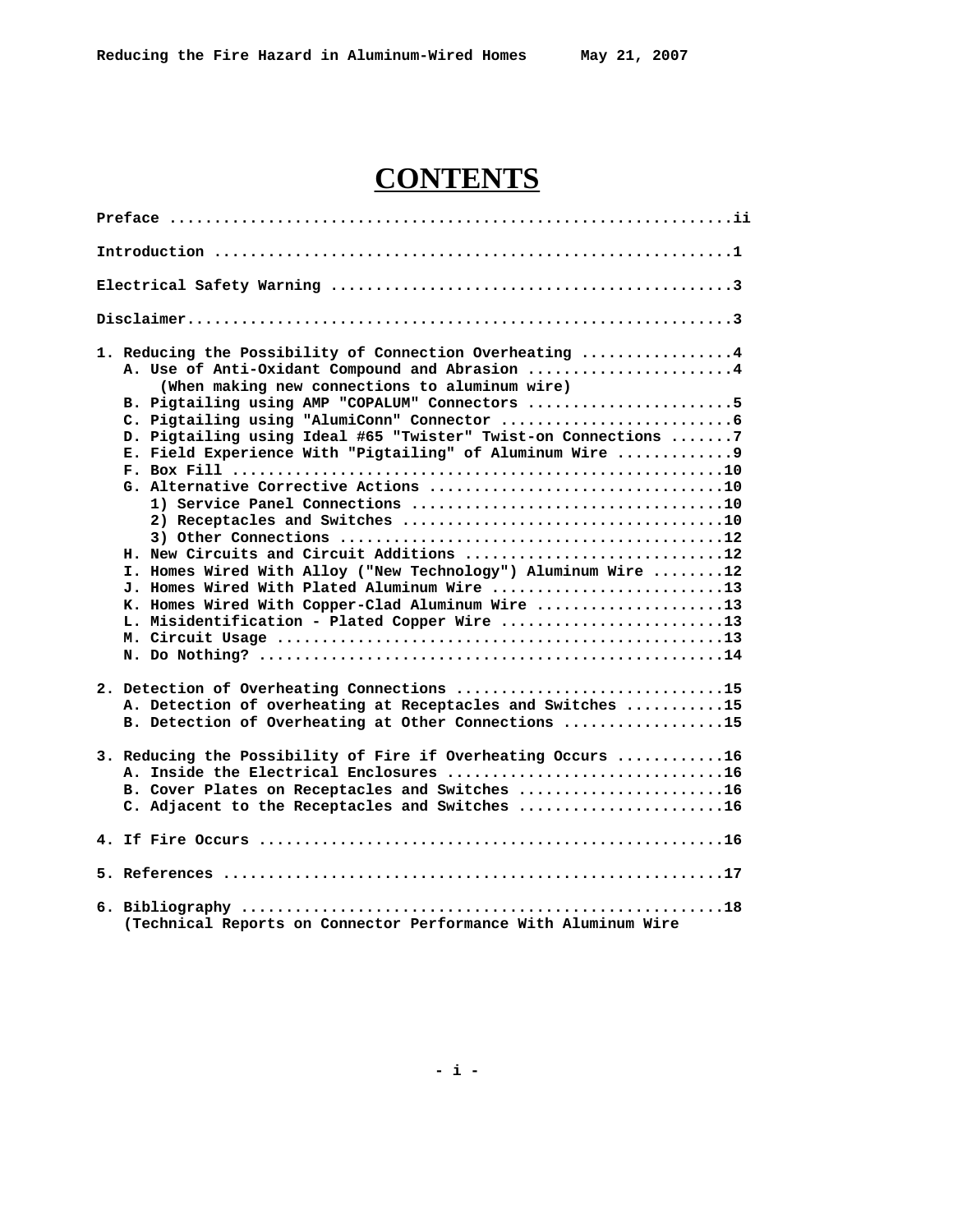### **PREFACE**

**New to this April, 2007 revision is the inclusion of information on a new connector for the "pigtailing" repair method (see Section 1-C). With the availability of this new connector, the previously-included alternate to CPSC's recommended "COPALUM" repair has been deleted.** 

**This report is based on more than twenty five years of investigation and testing of aluminum wire branch circuit connections. Included are in-home inspections and testing, investigation of burnouts and fires, laboratory testing, and extensive review of industry and public agency test results and documents. The laboratory testing and investigations performed by the author were done for the U.S. Consumer Product Safety Commission (CPSC), for litigants and insurance interests with respect to fires which may be aluminum wire related, and for Canadian consumer groups, among others.**

**This report was first issued by Wright-Malta Corporation, which at the time had one of the largest aluminum branch circuit connection testing operations in the world. In 1982, there were approximately 7,500 aluminum and aluminum-copper connections on long-term test, plus (for comparison purposes) a substantial number of copper-wired connections. The results of many of the tests performed at Wright-Malta Corp. have been documented in reports written for CPSC and in published articles and technical papers. Some of these reports and papers are listed in this report as references (Sec. 6) and in the Bibliography (Sec. 7).**

**In initiating this report, Wright-Malta Corporation did not represent any commercial interests. The company did not (and still does not) manufacture or market any of the products or services involved or any competitive products or services. Wright-Malta Corporation's aluminum wire testing activity was completed in the late 1980's, and the company has not been involved in this matter (including the revisions of this report) since then. From that time to the present, J. Aronstein, the original author of this report and project engineer for the aluminum-wire testing performed at Wright-Malta Corporation, has continued evaluation and testing of aluminum wiring and its connections.**

**This report is made available by the original author for homeowner, inspector, and trade information. The report reflects best information and test results available through the revision date.**

**- ii -**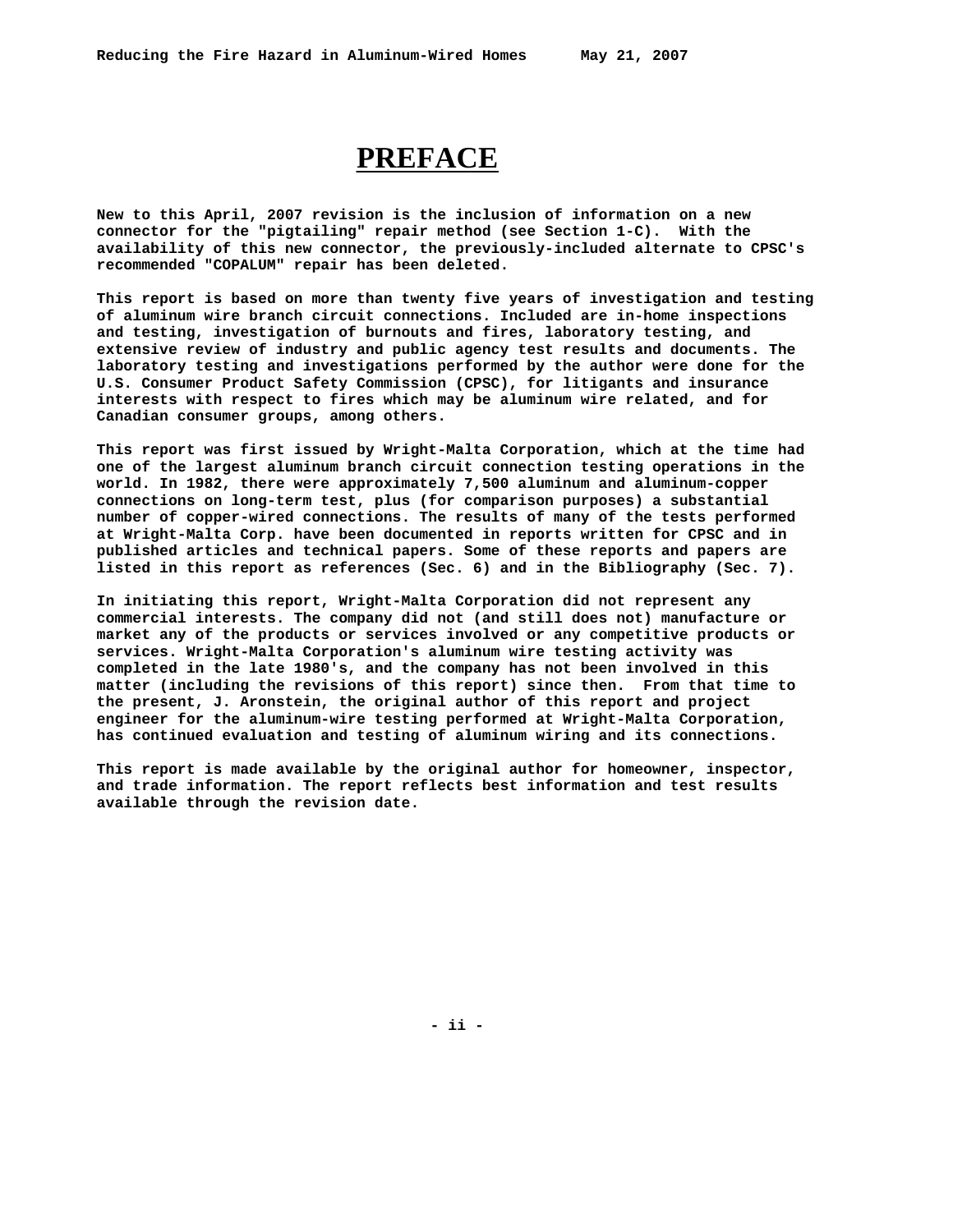## **INTRODUCTION**

**A fundamental principle of electrical safety for wiring in buildings is that high temperatures are hazardous. While some protection is provided by electrical enclosures, the high temperature that can develop at failing branch circuit connections can lead to fire in many ways.[1]**

**Aluminum-wired connections in homes have been found to have a very high probability of overheating compared with copper-wired connections.[2][3][4] The aluminum-wired connections that fail tend to progressively deteriorate at a slow rate, and after many years can reach very high temperature when carrying current while still remaining electrically functional in the circuits. A large number of connection burnouts have occurred in aluminum-wired homes. Many fires have resulted, some involving injury and death. Examples of overheating of two common types of aluminum wire connections are shown in Figures 1 and 2 (following page).**

**The probability of aluminum-wired connection overheating in a home varies considerably according to the types of connections, the installation methods used, and the circuit usage, along with many other factors. Without detailed knowledge of the installation in a particular home, it is not possible to provide specific advice on corrective measures.**

**The most certain corrective action for all cases would be to rewire the home with copper wire. This is expensive and impractical in most cases. A practical approximation to rewiring can be achieved by a method known as "pigtailing", using a specially-selected connector and installation method to splice a short length of solid copper wire to each aluminum wire end. The copper wire "pigtail" is then connected to the circuit breaker, light fixture, receptacle, dishwasher, or other termination. This method is only effective if the connections between the aluminum wires and the copper pigtails are extremely reliable. Pigtailing with some types of connectors, even though they might be presently listed by UL or certified by CSA for the application, can lead to increasing the hazard.[5][6] (See Figure 1.)**

**Other actions and partial repairs are less certain in effectiveness, but they still can substantially reduce the risk of fire due to aluminum wire connection overheating. Among the possibilities are replacing certain failure-prone types of devices and connections with others more compatible with the aluminum wire, and removing the ignitable materials from the vicinity of the connections. These actions can be accomplished at lower cost than rewiring or complete pigtailing, but with less reduction of the hazard. The homeowner has choices to make. The objective of this report is to present the choices with a relative ranking of fire risk reduction.**

**The corrective methods and fire preventative actions described in this report are based on the best information available at this time. The installation and repair information in this report is provided only for guidance in establishing specifications for contracted work, which must be done in accordance with applicable codes and regulations by qualified electricians.**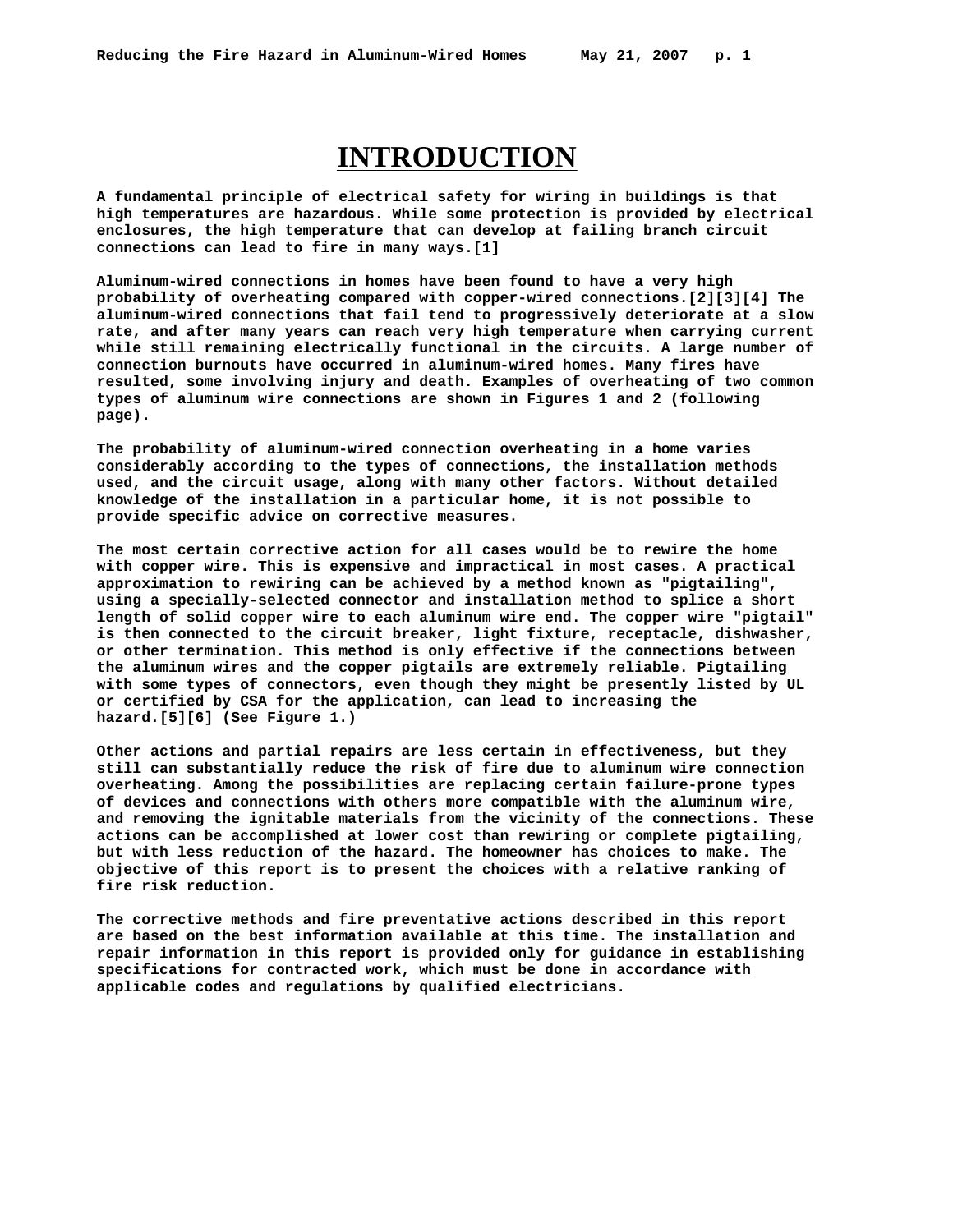

**FIGURE 1 - ALUMINUM WIRE SPLICES MADE WITH TWIST-ON CONNECTORS CAN BE DANGEROUS. The use of most types of twist-on connectors with aluminum wire can lead to hazardous results. This twist-on pigtailing connection (two #10 aluminum wires with one #12 copper wire, in a 20-amp circuit), made with a twist-on connector that was UL listed for use with aluminum wire at the time, remains electrically functional in the circuit, but it becomes extremely hot whenever a significant amount of current flows. The heat has deteriorated the insulation on both the connector and the wires. In this photo, a portion of the connector's spring is red hot, at current well below the circuit rating.**

**FIGURE 2 - EXAMPLE OF OVERHEATING OF ALUMINUM-WIRED TERMINALS ON A RECEPTACLE. Enough heat was generated by current flowing through the aluminum wire connections to cause charring of the receptacle body and disintegration of the insulation that was on the wire. Note that the face of the receptacle, as the homeowner or an inspector would have seen it, with the cover plate on, would look normal.**

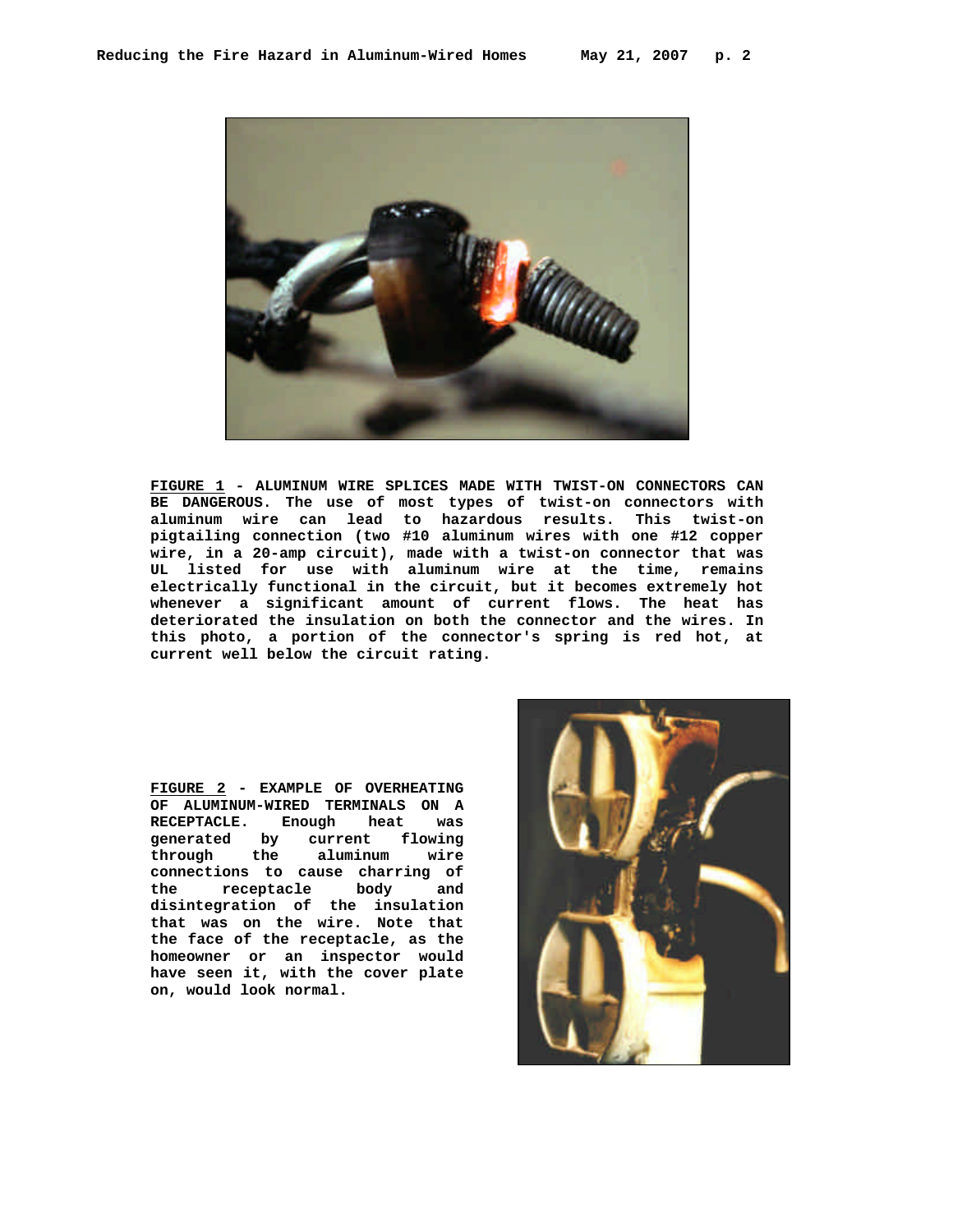## **ELECTRICAL SAFETY WARNING**

**There is risk of property damage, injury, and death associated with working on the electrical system of a home. Shock, electrocution, and fire hazards are present. All work involving electrical components in the home wiring system should be done by persons trained and qualified for the job, with the power turned off at the main disconnect (main breaker, switch, or fuse block). Refer to appropriate industry and trade publications for safety precautions that should be taken.**

### **DISCLAIMER**

**The information contained in this report is based on a large body of documented test data and sound engineering analysis. It is considered to be accurate and up to date. However, since the practical application of the information contained in this report is totally in the contractor's and/or homeowner's control, and application of the information in the report can only reduce but not totally eliminate the hazards associated with aluminum wiring, the author and/or provider of this report disclaim any responsibility or liability of any sort related to the application of the information that it contains.**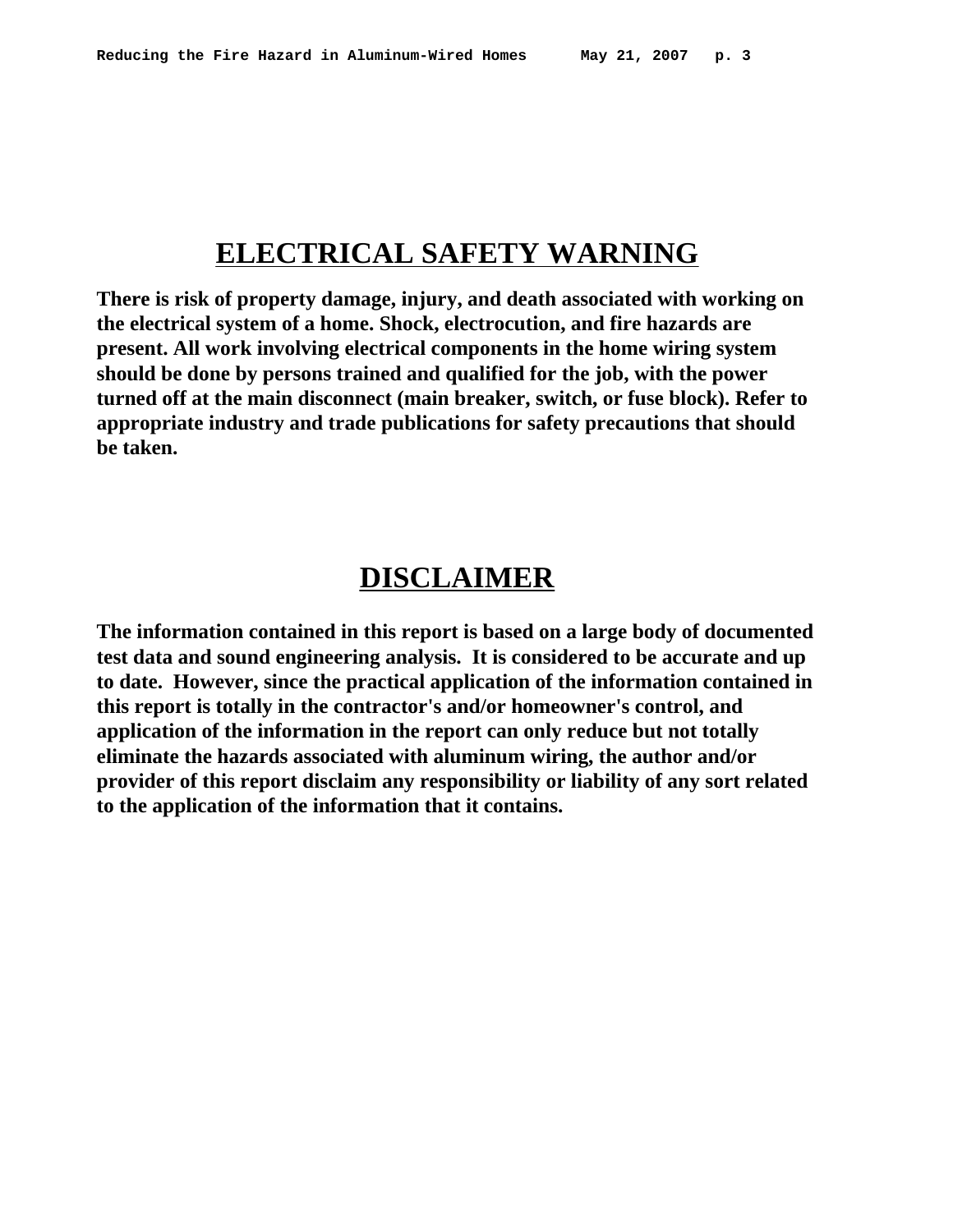## **1. REDUCING THE POSSIBILITY OF CONNECTION OVERHEATING**

#### **A. USE OF ANTI-OXIDANT AND ABRASION**

**To make the safest lowest resistance and most permanent connections to aluminum wire, the following procedure must be followed:**

**1) After stripping the insulation off the wire for the proper distance, using a stripping tool that does not nick the wire, coat the bare aluminum with a noncombustible corrosion inhibitor compound.\***

**2) Abrade the surface of the aluminum wire, with the compound\* on it, with #240 grit "wet-or-dry" abrasive paper. Maintain the coating of compound while abrading.** 

**3) Coat mating parts of the connector (if not factory prefilled) with corrosion inhibitor compound\*.**

**4) After completing the connection, thoroughly clean off excess compound that is outside the connector.**

**\* Note: If the connector is pre-filled with inhibitor compound, use the same compound for protecting the abraded wire. It is preferable to use a corrosion inhibitor compound that does not burn freely. Burndy Penetrox "A" was the only one originally found by the author to be noncombustible, but recent information indicates that the formulation may have been changed. Corrosion inhibitors for aluminum wire and cable connections are known by different names, such as "oxide inhibitor", "connector aid", and "joint compound." They are generally a greasy substance. Some are simply petroleum jelly (Vaseline), some have various added ingredients. Among the electrical inhibitor compounds available, try to find one that does not flame readily. This can be tested by placing a small "glob" of the compound on the end of a piece of wire and trying to ignite it with a match. If possible (depends on availability), avoid the use of any compound that ignites readily and flames vigorously (like a match).**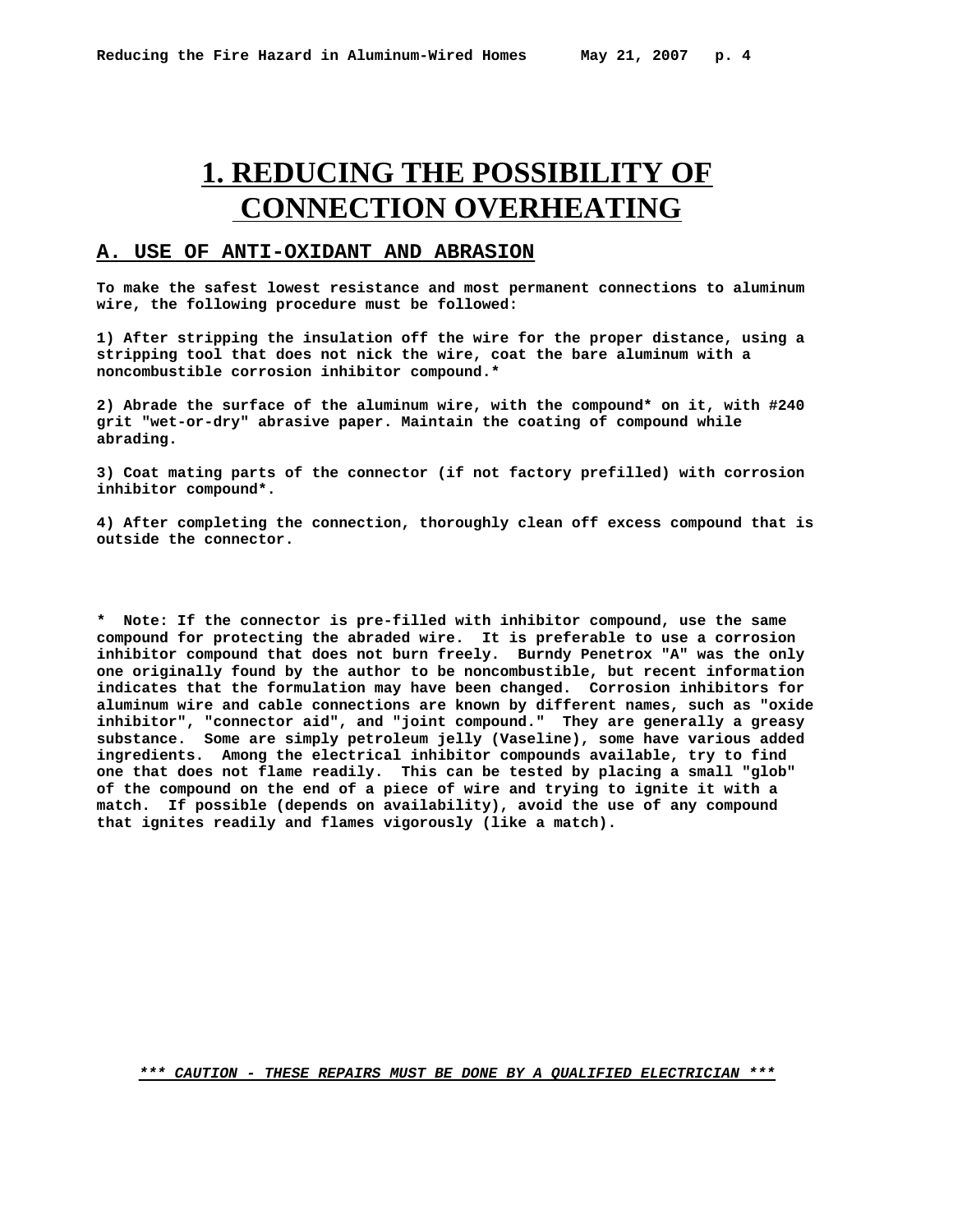#### **B. PIGTAILING USING AMP\* (TYCO) "COPALUM" CONNECTORS**

**The AMP\* "COPALUM" connector is applied using a special set of dies in a power-driven tool. After application of the connector, a heat-shrink insulator is applied. Solid copper wire "pigtails" spliced to the aluminum wire this way may be connected to receptacles, switches, circuit breakers, lamps, appliances, and all other terminations in the normal manner. (Note: all aluminum branch circuit wire terminations in the home must be treated this way for a complete and permanent repair, as the overheating problem involves all types of aluminum-wired connections.)**

**Repair by pigtailing, using COPALUM connectors installed by a qualified electrician, is the only method considered by the U.S. consumer Product Safety Commission ("CPSC") to be a permanent repair. Their recommendation is based on extensive testing. The method is described in more detail, and sources for more information are provided in an article in Consumer Reports, January 1981.[7] While the application of COPALUM connectors is considered to be satisfactory without special preparation of the aluminum conductor, it is suggested that antioxidant compound and abrasion as per Section 1A (above) be used to provide an additional safety factor.**

*WARNING* - **Use of other types of crimp-on connections with aluminum branch circuit wire can be hazardous. Do not use commonly-available crimp connectors applied with a plier-like hand tool, even though they are often sold as applicable for "all wiring repairs", and in fact may be made by AMP (the same manufacturer that makes the "COPALUM" connector). If the AMP\* COPALUM connector (with its special tooling and qualified installer) is not locally available, see Section 1C, below.**



**FIGURE 3 - llustration of copper wire pigtails spliced to aluminum circuit wires using AMP\* (Tyco) COPALUM connectors (Source: U.S. Consumer Product Safety Commission)**

**\* Note: AMP is now a subsidiary of TYCO**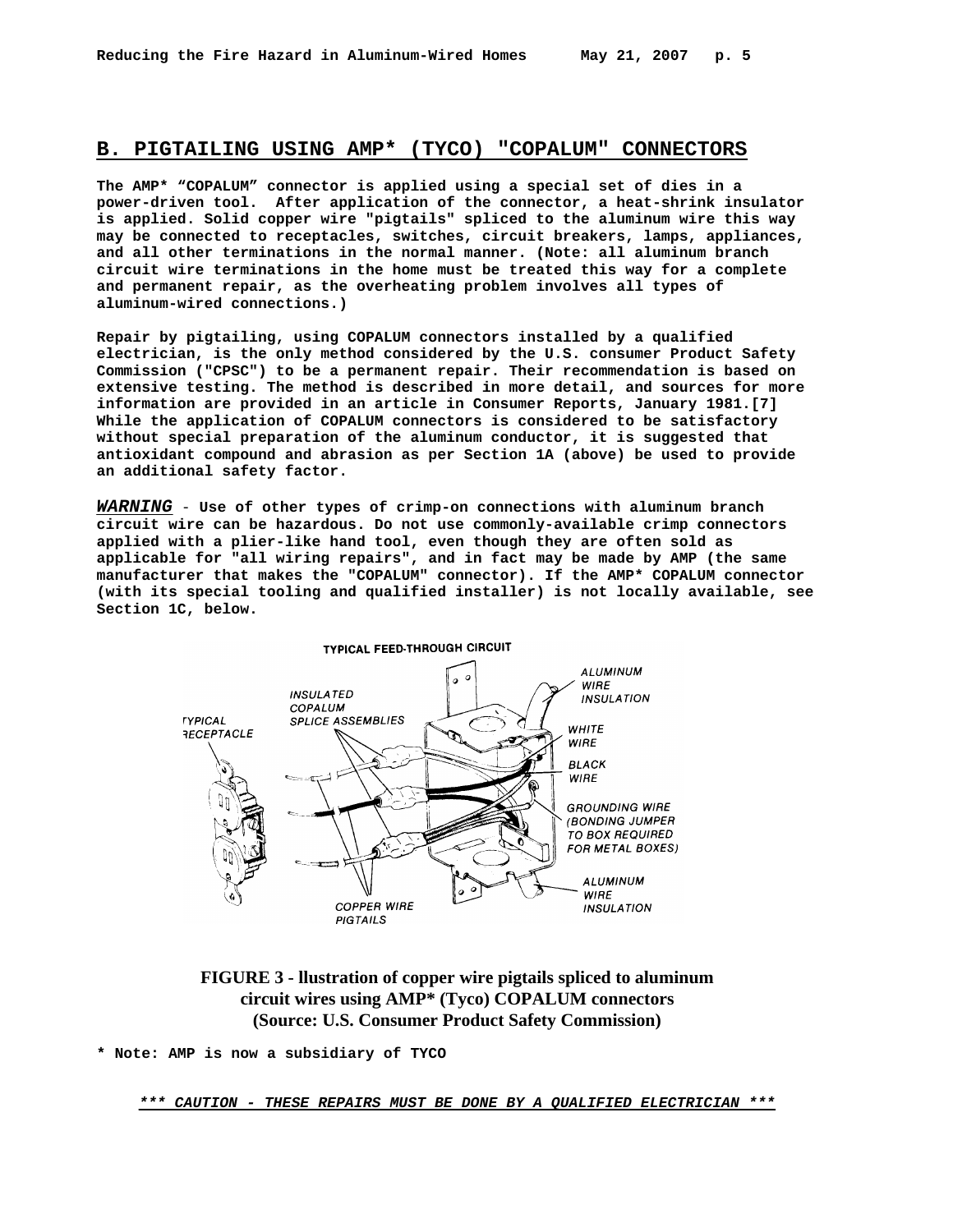#### **C.PIGTAILING USING KING INNOVATION "ALUMICONN" CONNECTORS**

**In mid-2006 a new connector became widely available for the aluminum wire pigtailing application. This connector is shown in Figure 4. An initial set of tests on this connector has been completed. (These test results will be presented, published, and made publicly available in September, 2007.[13]**



**FIGURE 4 - King Innovation "AlumiConn" Connector**

**On the basis of the test results, the AlumiConn connector is predicted to have a high probability of failure-free long-term safe performance,** *PROVIDED THAT THE SETSCREWS ARE CAREFULLY TIGHTENED TO THE MANUFACTURER'S RECOMMENDATION* **(see notes below). If not tightened to the manufacturer's recommendation, there is a possibility that the connections will degrade due to wire stresses and/or motion when the completed connection is manipulated into the outlet (or junction) box.**

#### **SPECIAL NOTES:**

 **1. The manufacturer's instructions provide two alternative methods for tightening. Either (instruction card, item #3 or 3A) may be used. 2. It is difficult to properly tighten the setscrews if the connector is hand-held. The connector needs to be held in a tool wile tightening. The manufacturer has indicated that some electricians are using "channel-lock" type pliers for this purpose. A special holding tool may be developed and made available by the connector manufacturer.**

**Prior to the April 25, 2007 revision of this report, a different connector had been identified as having the best probability of long-term safe performance if the Copalum repair was not available. Provided that special installation methods were used, 3M Scotchlock connectors were considered to be the best available alternative to the COPALUM crimp connector for pigtailing. The field performance of the Scotchlock connector, installed as had been noted, has been good, reflecting the favorable test results that had been obtained. A major drawback of that repair method, however, is that these connectors are not presently "listed" for use with aluminum wire. The AlumiConn connector, with favorable test results and with UL listing for use with aluminum wire, now replaces the Scotchlock in this report as the best alternative if the COPALUM repair is not available.**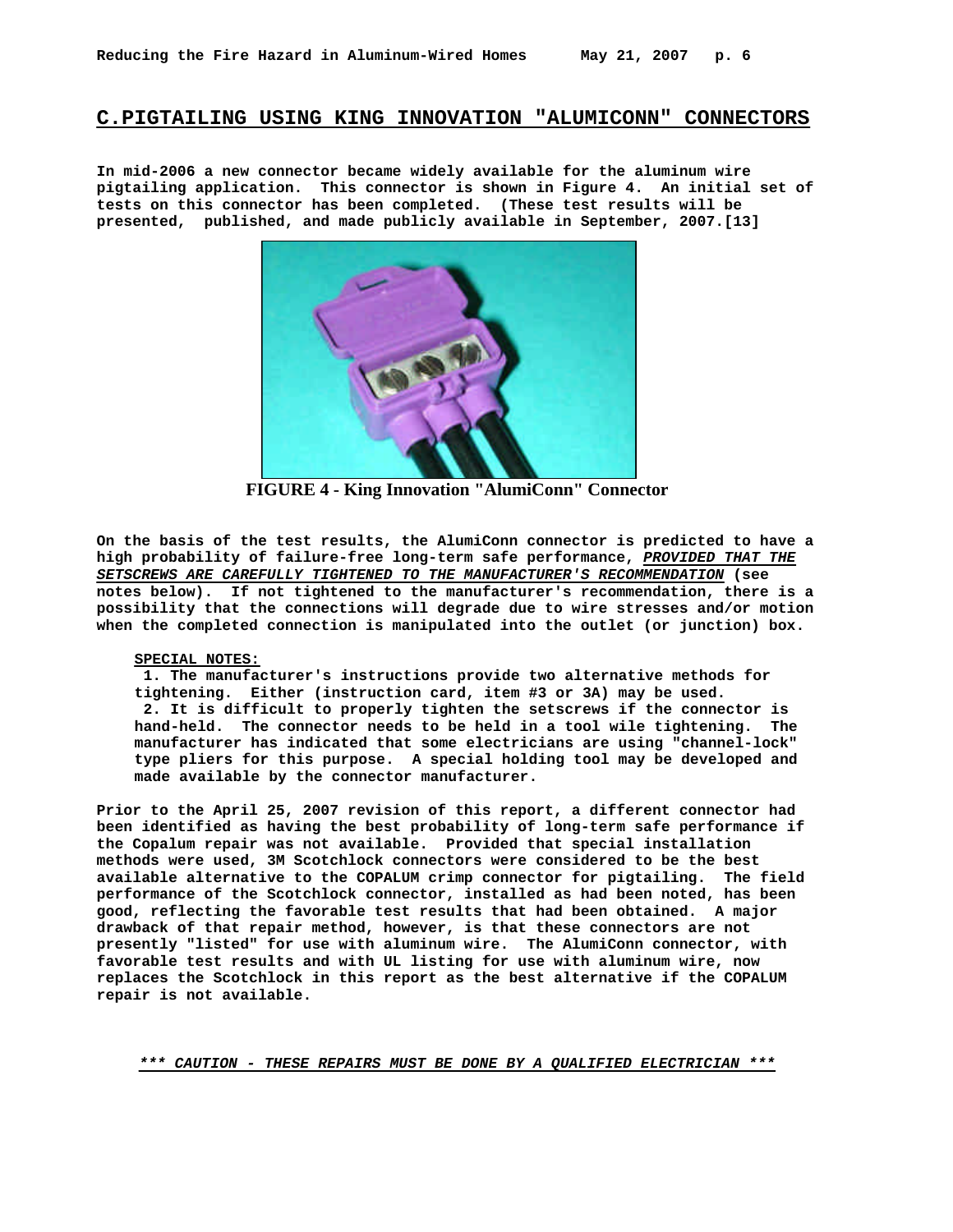#### **D. PIGTAILING USING IDEAL #65 "TWISTER" CONNECTOR**

**After about 1987, when UL adopted a revised standard (UL486C) applicable to twist-on connectors for aluminum wire, twist-on connectors were no longer being marked (in the USA) as UL listed for aluminum wire applications. In 1995, UL accepted a twist-on connector - the Ideal #65 "Twister" - for aluminum-to-copper wire combinations, including those commonly used in the "pigtailing" retrofit. The Ideal #65 has been heavily promoted for that application. The connector is essentially the same as twist-on connectors that had performed poorly in previous testing, the major difference being that it is pre-filled with inhibitor compound. Based on its construction, there is good reason to question the long-term performance of the Ideal #65. Because of its UL listing, however, most electrical inspectors would accept this connector for pigtailing of aluminum wiring.**

**As soon as it appeared on the market, the Consumer Product Safety Commission (CPSC) questioned UL's listing of this connector for the aluminum wire pigtailing wire combinations. Although the manufacturer claims that the connector has been thoroughly tested for the application, neither the manufacturer or UL have released any detailed test data. The manufacturer states that the connector has received CSA certification for the same wire combinations. Information developed so far indicates the following:**

**- The manufacturer did not initially claim that the connector is intended for use in the pigtailing retrofit application. Instead, the manufacturer stated (to CPSC) that the Ideal #65 is intended for such applications as connecting lighting fixtures and ceiling fans. Ideal's engineering manager at that time committed to CPSC to change their its advertising and instructional information accordingly, but Ideal has not followed through on that commitment.**

**- UL did not independently perform the "heat-cycle" life tests required by their standard. These tests were performed by the manufacturer, with UL accepting the manufacturer's results.** 

**- The connector was not "heat-cycle" tested for the common pigtailing wire combinations with current passing through the aluminum-aluminum wire path (in an aluminum-aluminum-copper splice).**

**- The "heat-cycle" tests that were performed by the manufacturer on the Ideal #65 "Twister" connector were not done using aluminum wire of the type actually installed in homes built in the 1960's and early 1970's.**

**- The CSA certification was based on UL's acceptance for listing. CSA did not independently evaluate the Ideal #65 connector. In fact, the use of a zinc-plated steel spring in the connector violates a CSA general requirement for connectors for aluminum wiring.**

**- The inhibitor compound/plastic shell of the connection in combination can ignite readily and burn freely. This increases the chance of fire ignition if connection failure occurs.**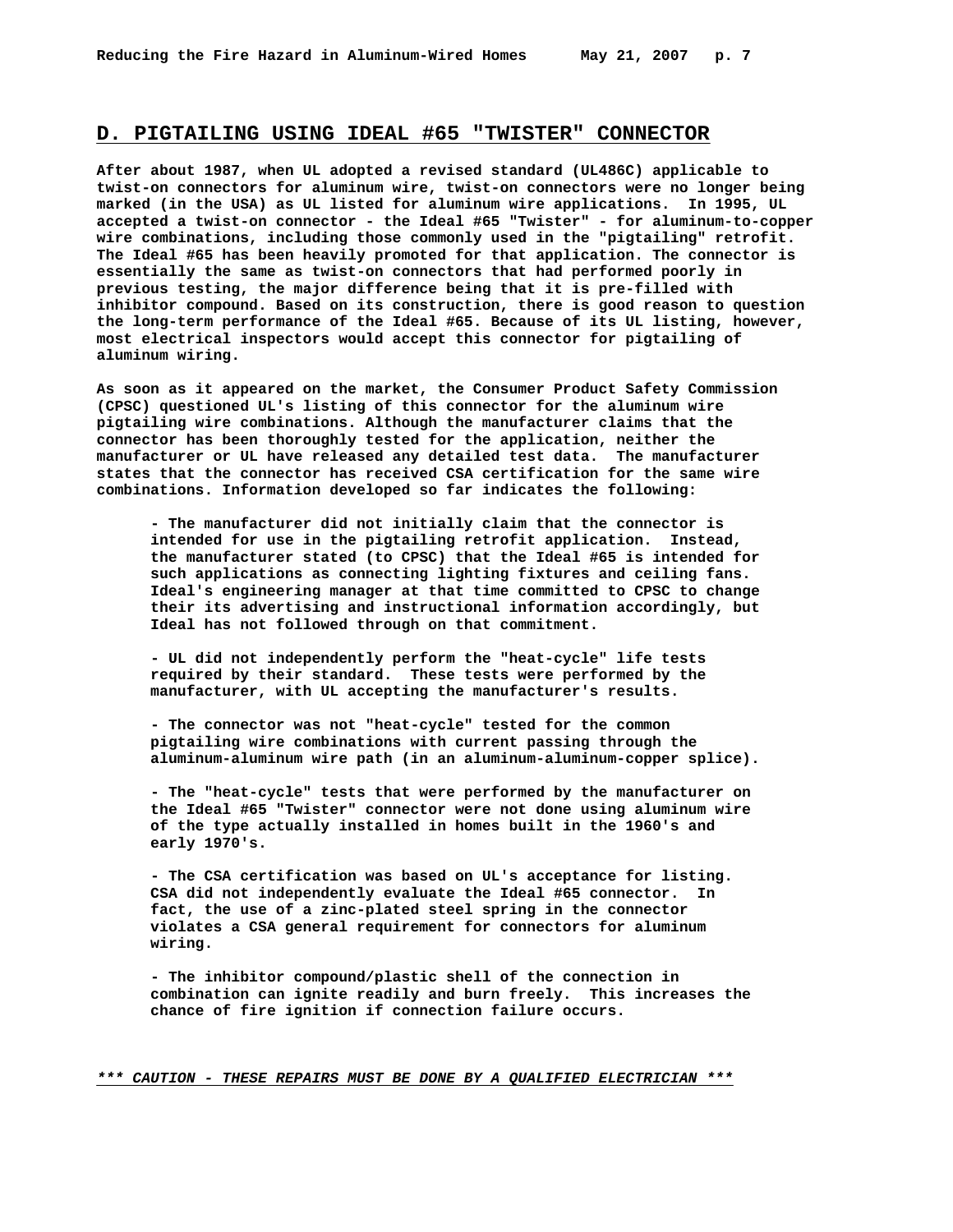**Independent testing of the Ideal #65 "Twister" has demonstrated the following:[11]**

- **Installed according to the manufacturer's instructions (without abrasion or pretwisting), the connector does not reliably establish low-resistance connections. (This finding contradicts the manufacturer's claim that particles in the inhibitor inside the connector serve to abrade the wire and eliminate the need for separate abrasion of the wires.)**
- **The Ideal #65 connector does not consistently pass the UL "heat-cycle" test requirement when tested with aluminum wire of the type actually installed in homes with current passing through the aluminum-aluminum path in a pigtailing (aluminum-aluminum-copper) splice.**
- **The performance of the Ideal #65 Twister is essentially the same as that of poorly-performing twist-on connectors previously evaluated for the aluminum wire pigtailing application.**

**Additionally, field burnouts have now been reported with the Ideal #65 connectors in their rated applications. With CPSC skeptical (and requesting that UL withdraw its listing), the manufacturer initially agreeing that the connector is not for the pigtailing retrofit application, independent tests clearly demonstrating poor performance, and field failures reported, the use of the Ideal #65 "Twister" connector for the pigtailing application is definitely not recommended. If the COPALUM repair is not available, use the AlumiConn connector (See Section 1C).**



 **A. THESE TWO FAILED SPLICES ARE ADHERED B. SEVERE FAILURE, PLASTIC TOGETHER BY THE MELTED PLASTIC SHELLS SHELL MELTED AND CHARRED.** 



 **THE CHARRING INDICATES THAT IT HAD PROBABLY IGNITED.**

 **FIGURE 5 - FIELD FAILURES OF ALUMINUM TO COPPER SPLICES MADE WITH IDEAL #65 CONNECTORS [12]**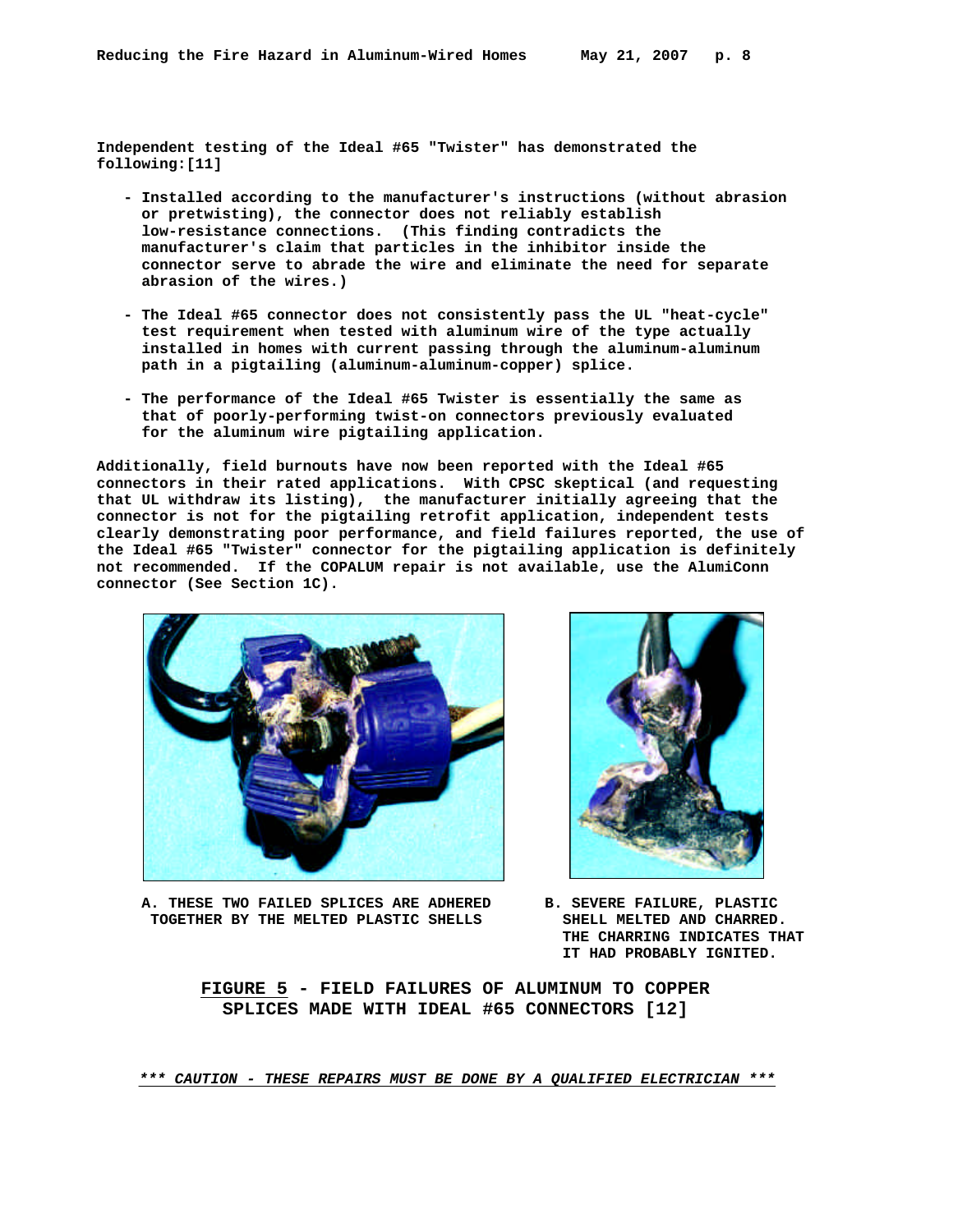#### **E. FIELD EXPERIENCE WITH "PIGTAILING" OF ALUMINUM WIRE**

**The previous sections have discussed "pigtailing" using different connectors, in terms of relative assurance of long-term safety in actual use, based on lab test results and field experience. For those connectors that have been in use for some years, the reported field experience for each connector is consistent with the lab test results -- good for the AMP COPALUM and the 3M Scotchlock, and poor for the Ideal #65. It is too soon after its introduction to have any significant field experience to report for the AlumiConn connector.**

**Feedback regarding field experience with the various connectors is summarized as follows:**

 **1. AMP COPALUM Connector: has been used in this application since the early 1970's, and is present in a significant number of aluminum-wired homes. To date, to my knowledge, there have been no reports (to CPSC or other) of burnouts or other in-home failures of aluminum-wired pigtailing splices employing the AMP Copalum connectors.**

 **2. 3M Scotchlock twist-on connector (using special installation method): was originally proposed for use as a more readily available alternative to the AMP COPALUM in about 1980, based on superior laboratory test results relative to other twist-on connectors that had been evaluated (for CPSC) for the pigtailing repair.[5] The number of homes in which this connector has been used for aluminum wire pigtailing is unknown, but no doubt is far less than for the COPALUM or the IDEAL #65. There have been no reports of burnouts or other in-home failures of these connectors used for aluminum-wire pigtailing.**

**3. IDEAL #65: came on the market in the mid-1990's. Within three years of its introduction, the first report of field failure surfaced. There have been additional failures reported since then.**

**4. AlumiConn: This connector has been on the market for less than a year, so is no field experience to report. (Similar setscrew connectors have been in use for many years, but the application is different. In particular, other applications do not involve severe distortion and stressing of the wires that ocurs in the pigtailing application when the connections are forced into the outlet (or junction) box.)**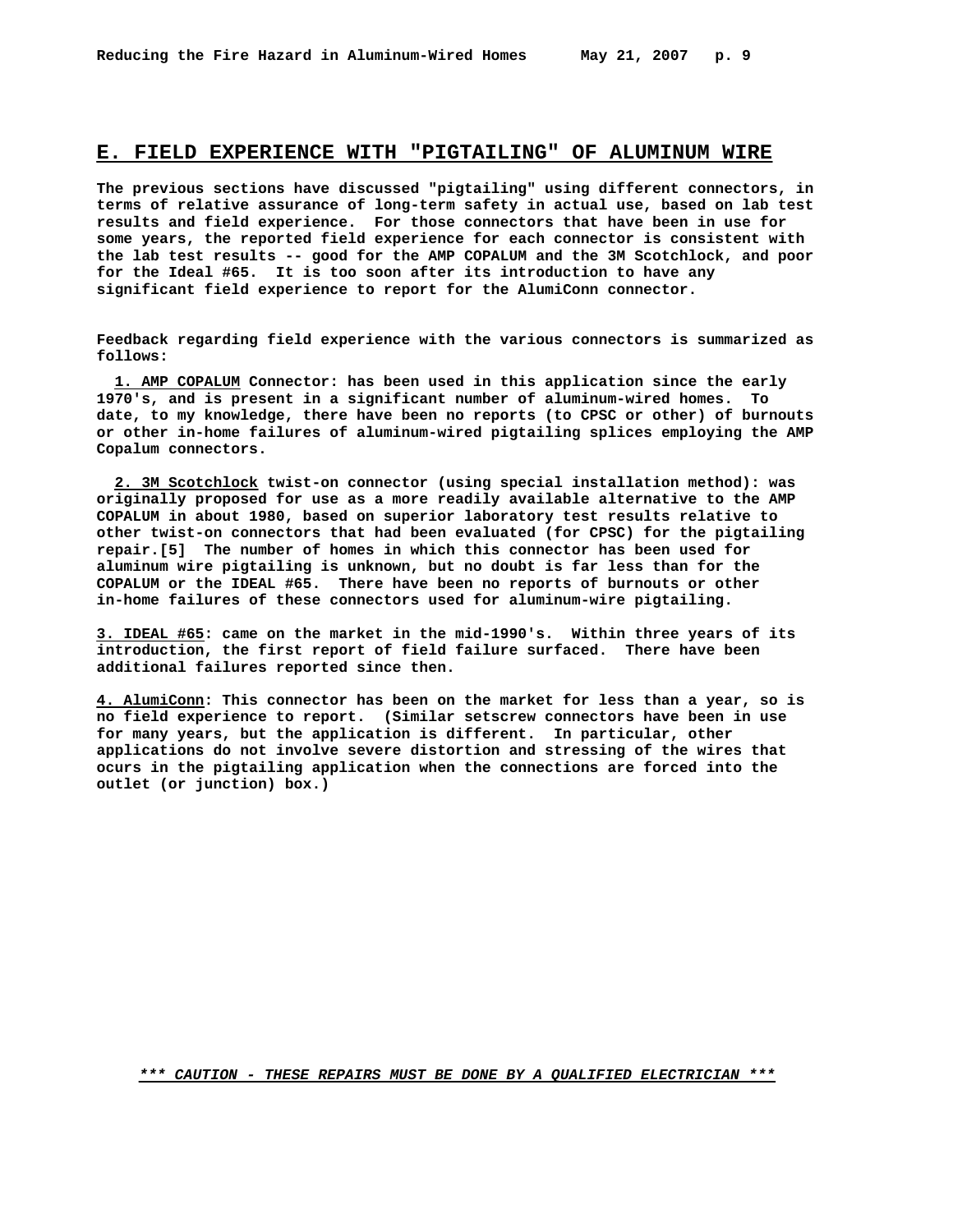#### **F. BOX FILL**

**Most aluminum wire splices and terminations that are to be pigtailed are in metal or plastic electrical enclosures ("boxes"). Some boxes are too small to accept the pigtailing connectors in addition to the items originally in the box. When this happens, the available volume can be increased by changing the box, extending it, or adding an adjacent box. Some cutting and subsequent touchup of finished surfaces may have to be done when boxes are changed or added.**

#### **G. ALTERNATIVE CORRECTIVE ACTIONS**

**With less certainty of safe, permanent, and complete correction relative to pigtailing of all connections, the following actions can reduce the probability of aluminum-wired connection overheating, thereby reducing the hazard. Note that ground connections should be addressed as well as the neutral and line connections.**

**1) Service Panel Connections:** *\*\*\* CAUTION - SUBSTANTIAL HAZARD: THE SERVICE ENTRANCE CONDUCTORS AND CONNECTORS ARE LIVE (ELECTRICALLY ENERGIZED) EVEN WHEN THE MAIN BREAKER OR SWITCH IS "OFF" OR THE MAIN FUSES PULLED. SOME PANELS MAY NOT HAVE MAIN BREAKERS/FUSES, BUT, INSTEAD, THEY HAVE UP TO SIX DOUBLE POLE BREAKERS THAT MUST ALL BE TURNED OFF TO DISCONNECT ALL OF THE BRANCH CIRCUITS. SERVICING OF THE SERVICE ENTRANCE CONNECTIONS CAN ONLY BE DONE SAFELY WITH POWER COMPLETELY DISCONNECTED AT THE UTILITY POLE OR METER. USE A METER OR TEST LIGHT TO ASSURE THAT THERE IS NO VOLTAGE (TO GROUND) ON THE WIRING BEING SERVICED.* 

**Remake all branch circuit aluminum wire connections (including to the neutral buss) using corrosion inhibitor compound and abrasion of the aluminum wire, as described above in Section 1A. Make sure all connections are tight. Recheck tightness after one year, and thereafter at intervals determined by the amount of loosening detected, if any.**

**Visually inspect the service entrance cable connections. If there is any abnormality or signs of corrosion or overheating then servicing is required.**

**2. Receptacles and Switches ("wiring devices"):** *\*\*\* CAUTION - SUBSTANTIAL HAZARD - USE A METER OR TEST LIGHT TO ASSURE THAT THERE IS NO VOLTAGE (TO GROUND) ON THE WIRING BEING SERVICED.*

**Replace with CO/ALR devices installed per industry recommendations.[9] NOTE: Some CO/ALR wiring devices that are available are old stock and should not be used. The indium plating used on the screw terminals of some brands degrades with time, so the devices have a limited shelf life. Inspect the screw terminals and the terminal plate. If the terminals have a fresh metal look, they are probably OK. If the screws and/or terminal plate look tarnished or off-color, do not use them with aluminum wire, as the long-term performance and safety would be questionable.**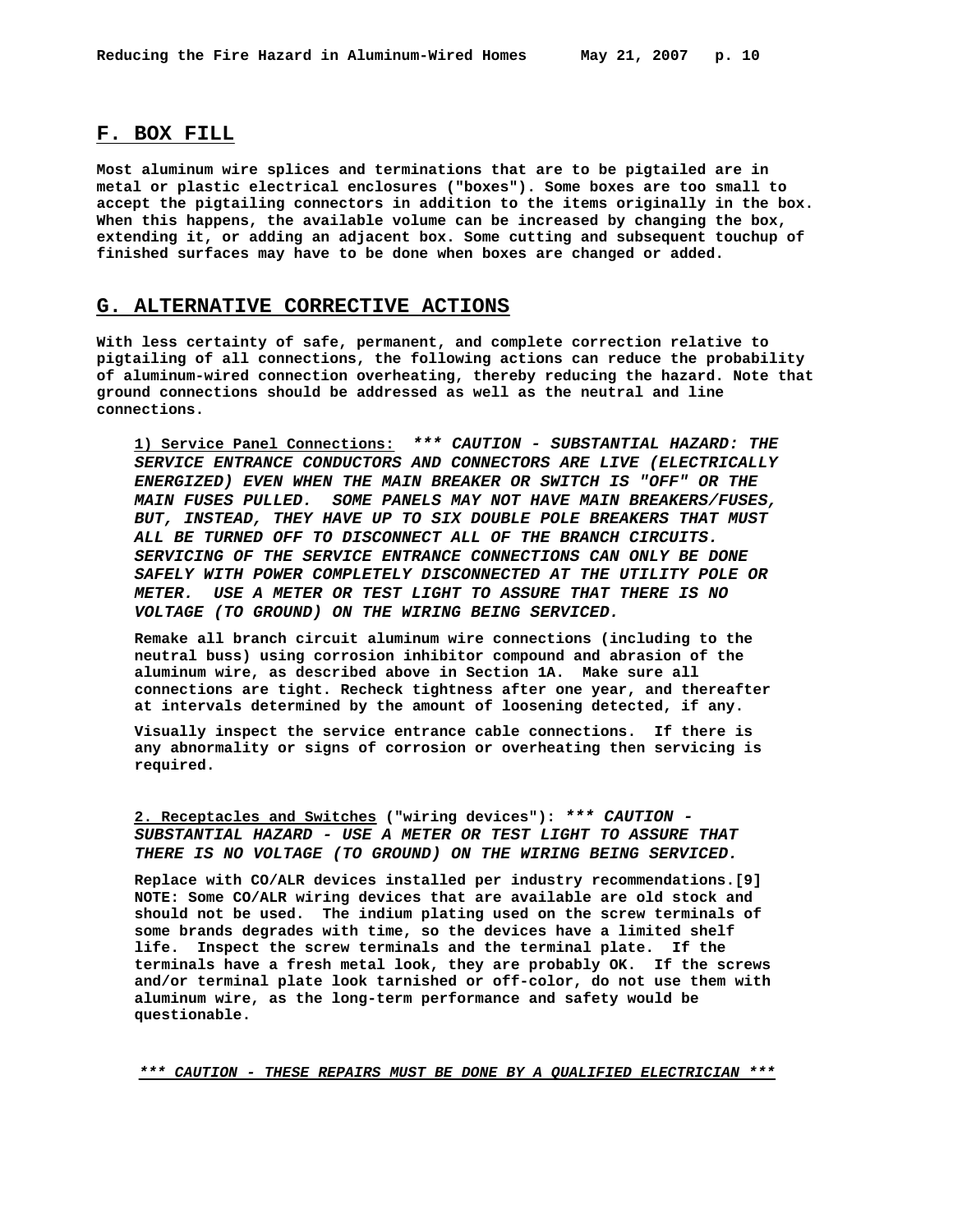**If full replacement cannot be done due to economic factors or limited availability of fresh CO/ALR rated devices, then the following actions are suggested:**

- **Replace all devices which have "push-in" wire terminations where there is no provision for reconnection to a binding-head screw terminal.**
- **Replace all devices which have 6-32 size terminal screws. (Outside diameter is 0.138", the same as the screws which hold the device to the box: 8-32 screw threads are 0.164".)**
- **Replace all devices which have steel terminal screws. (Check with magnet** *after turning the MAIN POWER OFF***!)**
- **Priority should be given to the replacement of unsuitable devices in the more heavily loaded circuits, in which portable heaters, cooking appliances, air conditioners, and similar loads are used.**
- **All unsuitable receptacles and switches on these circuits should be replaced, not just those into which the loads are plugged. (Since the wiring devices are most often "daisy-chained" in the circuit, full current flows through the wiring terminals on all of the devices "upstream" of the device into which a load is plugged.)**

 **Receptacles and switches which are not being considered for replacement should be inspected for heat damage. (Replace all damaged receptacles.) Reconnect the aluminum wire at the screw terminals by preparing the aluminum wire per Section 1A, above, and connect to the screw terminal per the industry recommendations.[9]**

 **Re-tightening existing screw terminal connections, without remaking them, is simpler but less effective.**

 **If CO/ALR devices are not available for replacement, the next best alternative, besides pigtailing, would be the use of devices with brass (nonmagnetic) 8-32 terminal screws. Connect per the industry recommendations after preparing the wire as described above in Section 1A.**

 **NOTE: In all cases, when installing the connected device into the box in the wall, push it into place while folding the wires behind it. then pull the device out slightly and check the tightness of the terminal screws prior to screwing the device to the box.**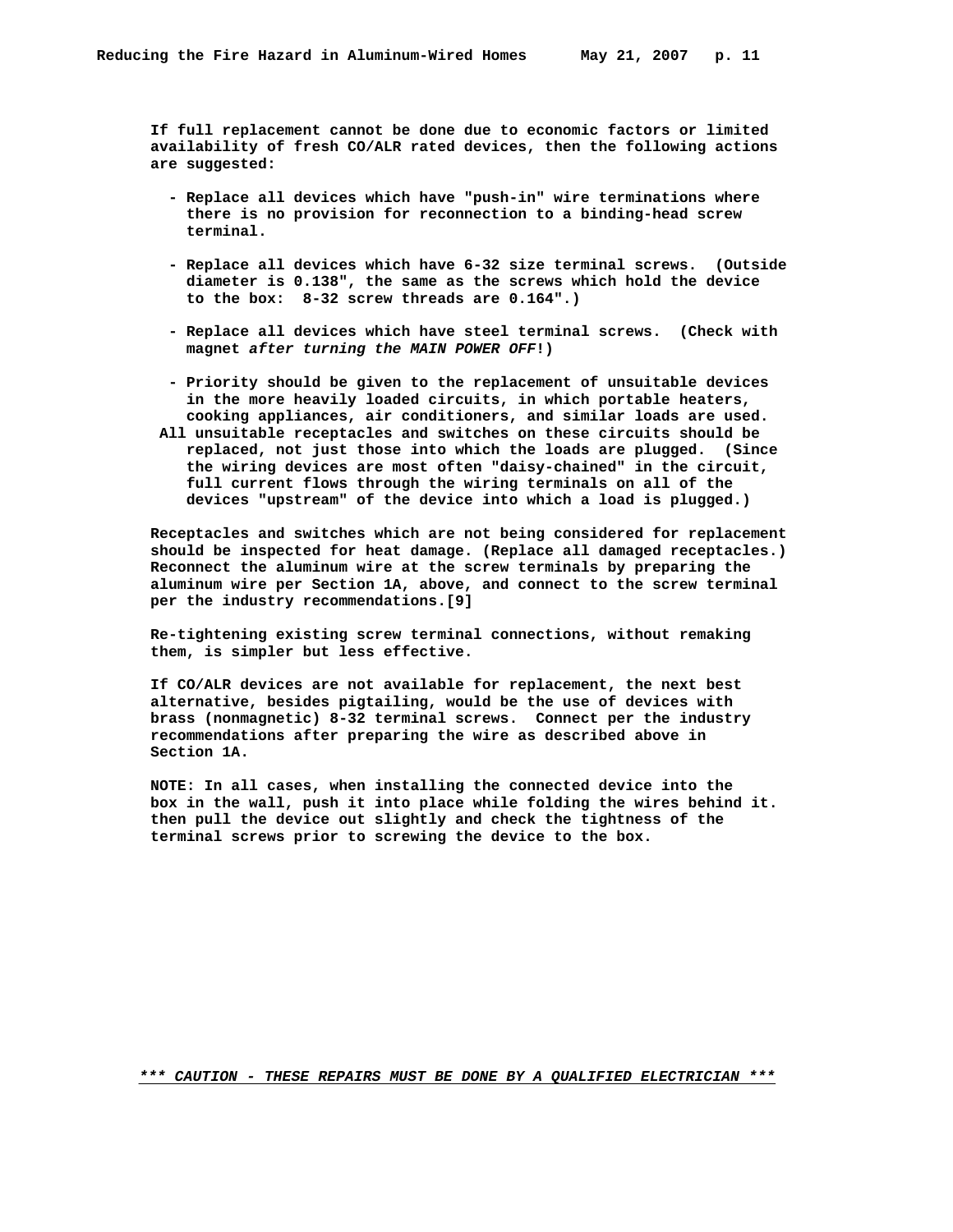**3) Other Connections: Pigtailing to solid copper wire, as described in previous sections, should be used for connections between branch circuit aluminum wire and screw terminals or stranded leads of built-in appliances, heaters, furnaces, fixtures, and controls. Do not connect aluminum wire directly to stranded copper wire leads. Use an intermediate solid copper pigtail. The solid copper is then spliced to the stranded copper lead in the conventional manner. In some instances, such as connections to motors, there is often not enough space in the junction box for the pigtailing connectors, and an external junction box must be added.**

 **Splices involving only the branch circuit aluminum wire (ie: aluminum to-aluminum wire connections) should be made using the AlumiConn connector.**

#### **H. NEW CIRCUITS AND CIRCUIT ADDITIONS**

**Use copper or copper-clad wire for all circuit additions and for the installation of new circuits.**

#### **I. HOMES WIRED WITH ALLOY ("NEW TECHNOLOGY") ALUMINUM WIRE**

**The Corrective actions described in the sections above are required for homes wired with "new technology" wire just as they are for the "old technology" wire.**

**Homes wired with sme types of "alloy" aluminum wire may have lower probability of overheating at the binding head screw connections. There is little improvement in the probability of overheating in other types of terminations, however. In particular, the alloy aluminum conductors show high failure rates in tests with twist-on connectors.[6][8] Most of the alloy wires have improved mechanical properties but may have essentially the same electrically-insulating oxide surface film. As with the "old technology" ("EC" grade) aluminum wire, the oxide must be removed to reliably make a low resistance connection.**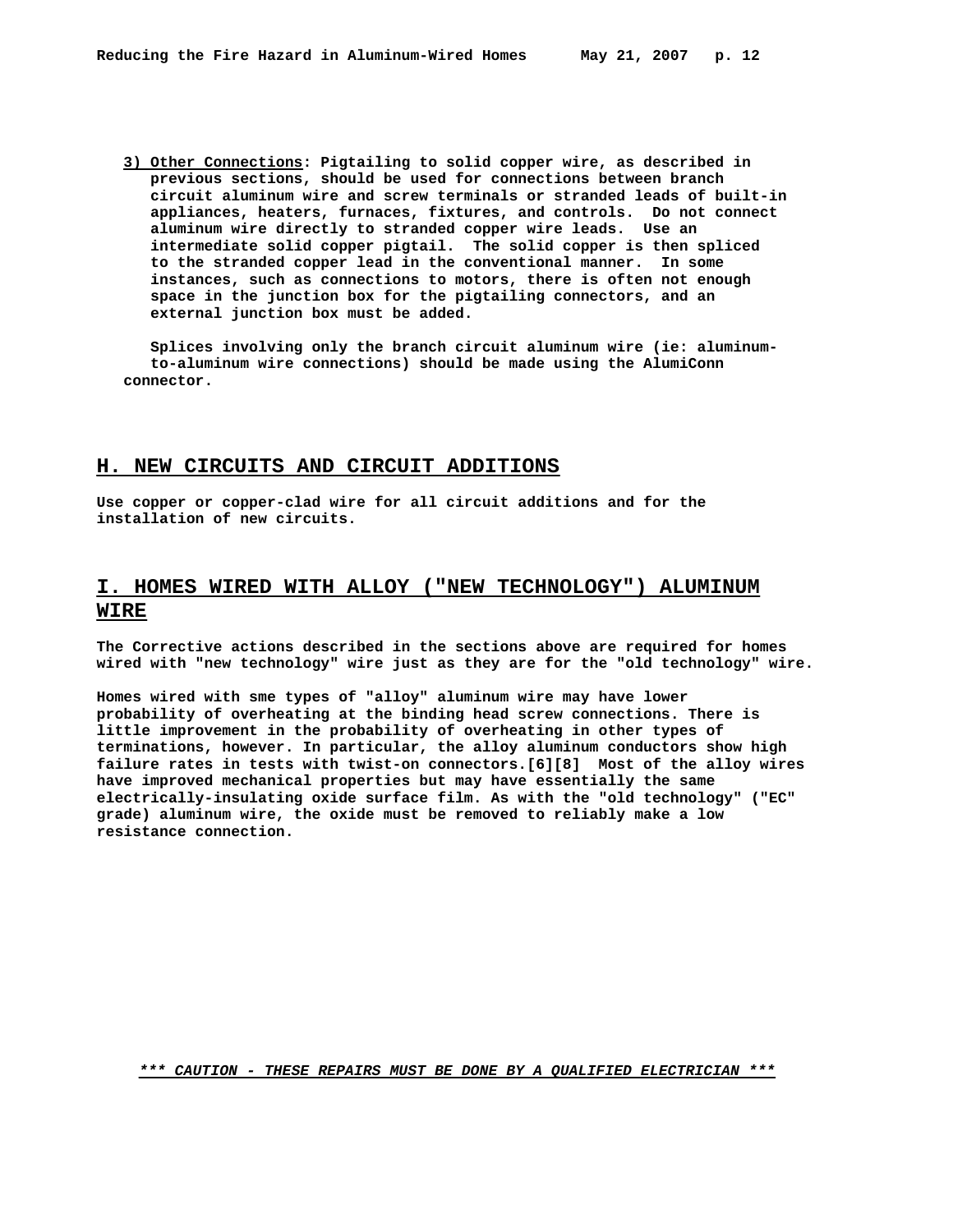#### **J. HOMES WIRED WITH PLATED ALUMINUM WIRE**

**Aluminum wire plated with tin or nickel was listed by UL in the early 1970's. The actual amount that was ever installed in homes in that time frame, if any, is very small. The only known brand name (on the cable jacket) that is known to indicate plated aluminum wire is "SINIPAL". In general, it can be assumed that the aluminum wire in a home is not plated.**

**Tests of plated aluminum wires with twist-on connectors showed that the plating did not solve the connection deterioration and overheating problem.[10] If it is known with certainty that the aluminum wire is plated, omit the abrasion step in the connection procedures described above. The corrosion inhibitor compound is still required, however. (Note: abrasion of the plated aluminum wire is not harmful provided that the inhibitor compound is used.)**

#### **K. HOMES WITH COPPER-CLAD ALUMINUM WIRE**

**Copper-clad aluminum wire has a thin copper outer skin and a core of aluminum. Therefore it looks like copper, except on close examination of a cut end. Markings on the cable jacket would include "Al" or "Aluminum". There is no known history of connection overheating problems associated with copper-clad aluminum wire. No corrective actions are required for copper-clad aluminum wire.**

#### **L. MISIDENTIFICATION - PLATED COPPER WIRE**

**Plated copper wire is relatively common in older homes, and it looks like aluminum wire. It was commonly used with rubber-based insulation. Identification can be made by careful inspection of a cut end of the wire. In general, plated copper wire would not be present in nonmetallic sheathed cable ("Romex"), it is most generally found in metallic sheathed cable ("BX"). Cable of the "BX" type is not likely to contain aluminum wire.**

#### **M. CIRCUIT USAGE**

**Keeping the circuit current low will minimize the possibility of fire hazard due to overheating aluminum wire connections. Heat generation at a connection is related to current flow. The lower the current, the less heat produced at a given failing connection. Where no corrective actions have been taken, occupants of aluminum-wired homes should minimize the use of plug-in appliances that draw current approaching the circuit rating, such as portable heaters, cooking appliances, and air conditioners. Additionally, the total of all loads active at any time on a given circuit, due to TV's, computers, lighting, etc., should be minimized.**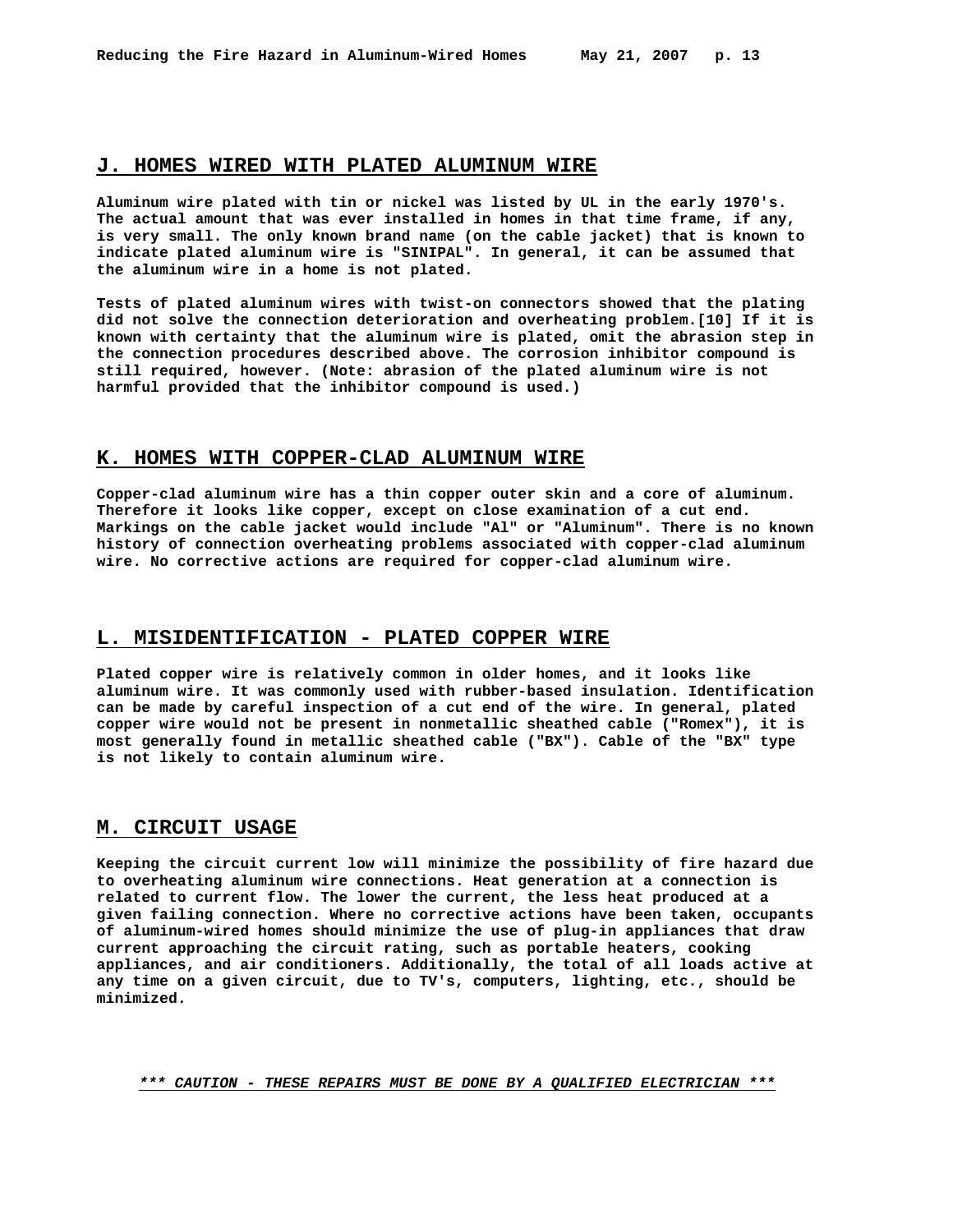#### **N. DO NOTHING?**

**The electrician, handyman, inspector, or realtor who suggests that you could "leave well enough alone" with respect to aluminum wiring is most often badly mistaken. Even if it is correct that "nothing happened" in previous years (or while a previous owner resided there), changes in occupancy patterns and electrical circuit usage can heavily load some wiring connections that had never before been subjected to any significant current.** 

**For example, in my own home, a circuit feeding the receptacles in two of the bedrooms has never carried more than the current to a few lamps and an alarm clock, perhaps 5 amps maximum with all the lights on at once. If the next owner plugs a portable heater into a receptacle in the corner bedroom (which tends to be chilly), and perhaps a TV and a computer are added, the maximum current in this circuit can be as high as its circuit breaker will allow without tripping. (A 15-amp breaker typically will trip at somewhere between 16 and 20 amps.) The current is passing through a daisy chain of wiring terminals on the receptacles (behind the coverplate, in the box), as many as 22 of them in this particular circuit in my home. It would only take one deteriorated wiring connection in that daisy chain circuit to cause a problem (in the worst case, a fire) even though it had previously appeared to be OK at very low electrical loading.** 

**Does the electrician or inspector - or anyone else - know anything about the aluminum-wire terminations in this particular home? With respect to receptacles, are the aluminum wires terminated at screw terminals or push-in "backwire" terminals? If screw terminals, are they clamp type or is the wire wrapped around under the screw head ("binding-head" screw terminal)? If binding-head screw terminal, are the wires all properly wrapped under the screw head (2/3 wrap, no overlap, clockwise direction)? Are the screws steel (worst) or brass (not as bad)? Are the screws zinc plated (worst), indium plated (questionable), or tin or nickel plated (better than zinc)? Were the screws originally tightened adequately? Are they all still tight? Are all the receptacles marked "CO/ALR"? Are they marked "AL/CU" or do they have no markings at all as to suitability for aluminum? Were the aluminum wire terminations made using a corrosion inhibitor? Were the bare wire ends abraded before making the terminations? And that's only the receptacle wiring terminals! One also has to consider the wiring splices (twist-on connectors, "wire nuts"), and aluminum wire terminations at various built-in appliances (heating, air conditioning, hot water heater, dishwasher, etc.) and at the circuit breaker panel. Has anyone inspected all of the aluminum wire terminations in the home to certify that none of them show signs of overheating (yet)?** 

**A further point to consider is that the aluminum wiring terminations tend to degrade with time. Some may actually be "as good as new", some may be deteriorated (relatively high electrical resistance) but show no visible signs yet (perhaps for lack of any significant current flow -- yet), and some may show signs of mild or severe overheating. As the house ages, so do the aluminum wire terminations. None of them will improve with age and further usage.** 

**This is an "occupant beware" (or "buyer beware") situation. You are living in the home and raising your family there. Not the electrician, not the sales agent, not the previous owner (seller), not the inspector. If you are considering the purchase of an aluminum-wired home, the aluminum wiring need not be a "show stopper". It becomes a question of cost of the home, cost of improvements, your budget, and your own set of value judgments and sense of the relative risks that you are willing to take.**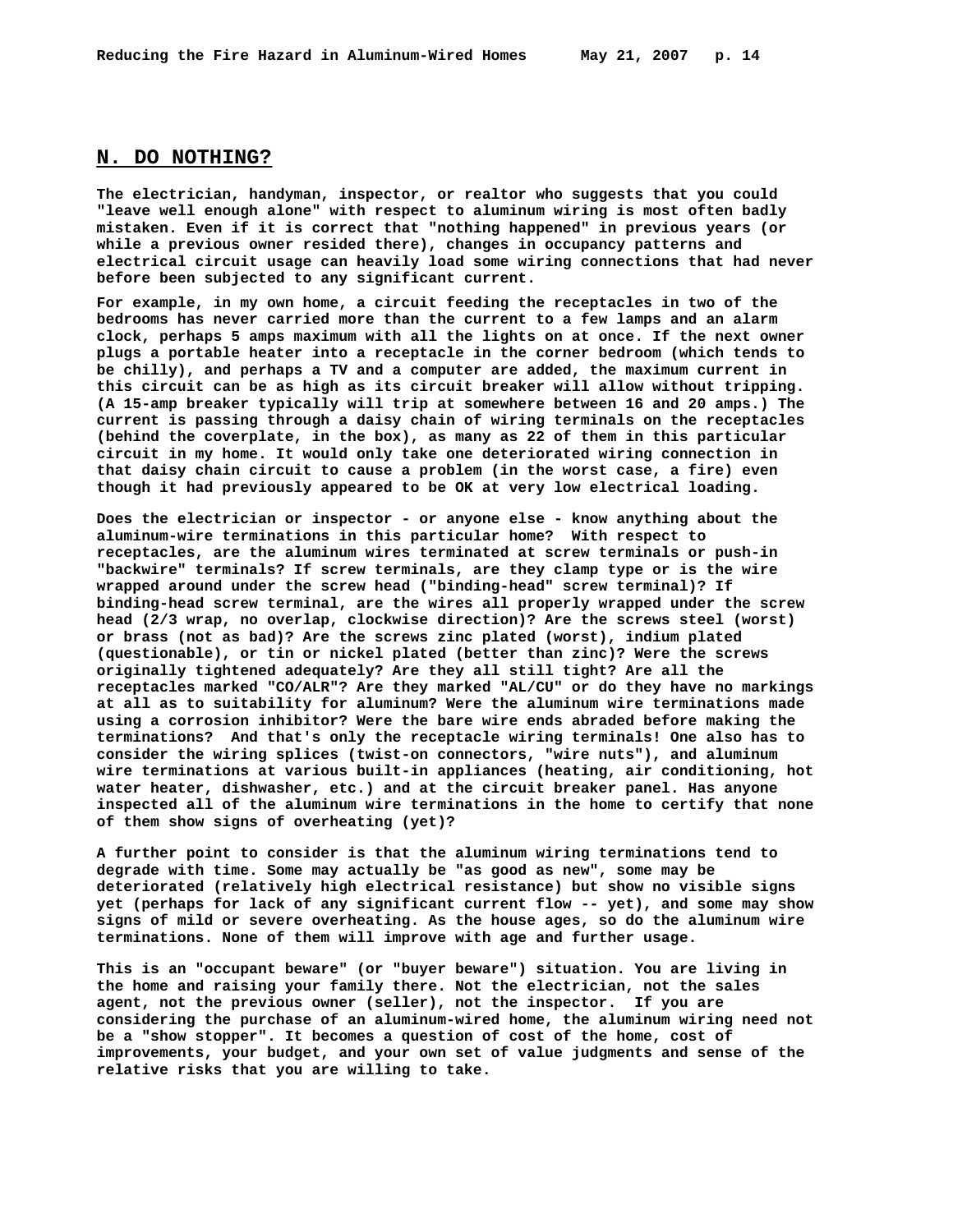## **2. DETECTION OF OVERHEATING CONNECTIONS**

**Detecting an overheating Connection in the early stages, and taking corrective action, can be an effective fire-prevention procedure. This is an inexpensive way of reducing the fire hazard where complete corrective actions have not yet been taken. The effectiveness is limited, however, and strongly depends on the thoroughness and frequency of inspection.**

#### **A. DETECTION OF OVERHEATING AT RECEPTACLES AND SWITCHES**

**With main power off, remove the cover plates of the receptacles and switches ("wiring devices"). Using a bright flashlight, carefully inspect the area of each wire terminal. The wires should be connected at the screw terminals (not inserted into "push-in" wiring holes in the back of the device). Look for the following signs of overheating: 1) charring or discoloration of the plastic wiring device body around the screw terminals, 2) abnormal tarnishing or corrosion of wire and screw terminal, and 3) melting, bubbling, burnback, or discoloration of the wire insulation. If any of these signs of overheating exist, or if the device is push-in backwired, replace or reconnect the device as previously described. Each and every wiring device should be inspected (not just a random sample). Replace all cover plates before restoring main power.**

*WARNING:* **The often-quoted advice to "feel the outlet faces" to detect overheating is ineffective and, potentially, dangerously misleading. The homeowner cannot be expected to know how much current, if any, a receptacle's connections have been carrying, and for how long, prior to being checked in that manner.**

#### **B. DETECTION OF OVERHEATING AT OTHER CONNECTIONS**

**Periodic visual inspection, looking for signs of discoloration, insulation deterioration, or other abnormalities, is the only readily available method for detecting overheating of the various wire splices and terminations in the home. Inspection of electrical boxes and panels other than at wiring devices should be done by a qualified electrician or inspector, and must include all connections, not just a random sample.**

*WARNING*: **So-called "warning signs", such as flickering lights, inoperative circuits, strange odors, smoke, sparks, and arcing, sometimes occur at advanced - and hazardous- stages of connection failure, but they cannot be counted on as warning signs in all instanaces.**

*WARNING*: **Inspections can reveal what has happened in the past, but cannot assure future safe performance. A high resistance connection may not have overheated simply because no significant current was ever flowing in its part of the circuit. It will look "like new". The same connection may then overheat to hazardous levels when a new load (TV, portable heater, cooking appliance, or other) is plugged into the circuit.**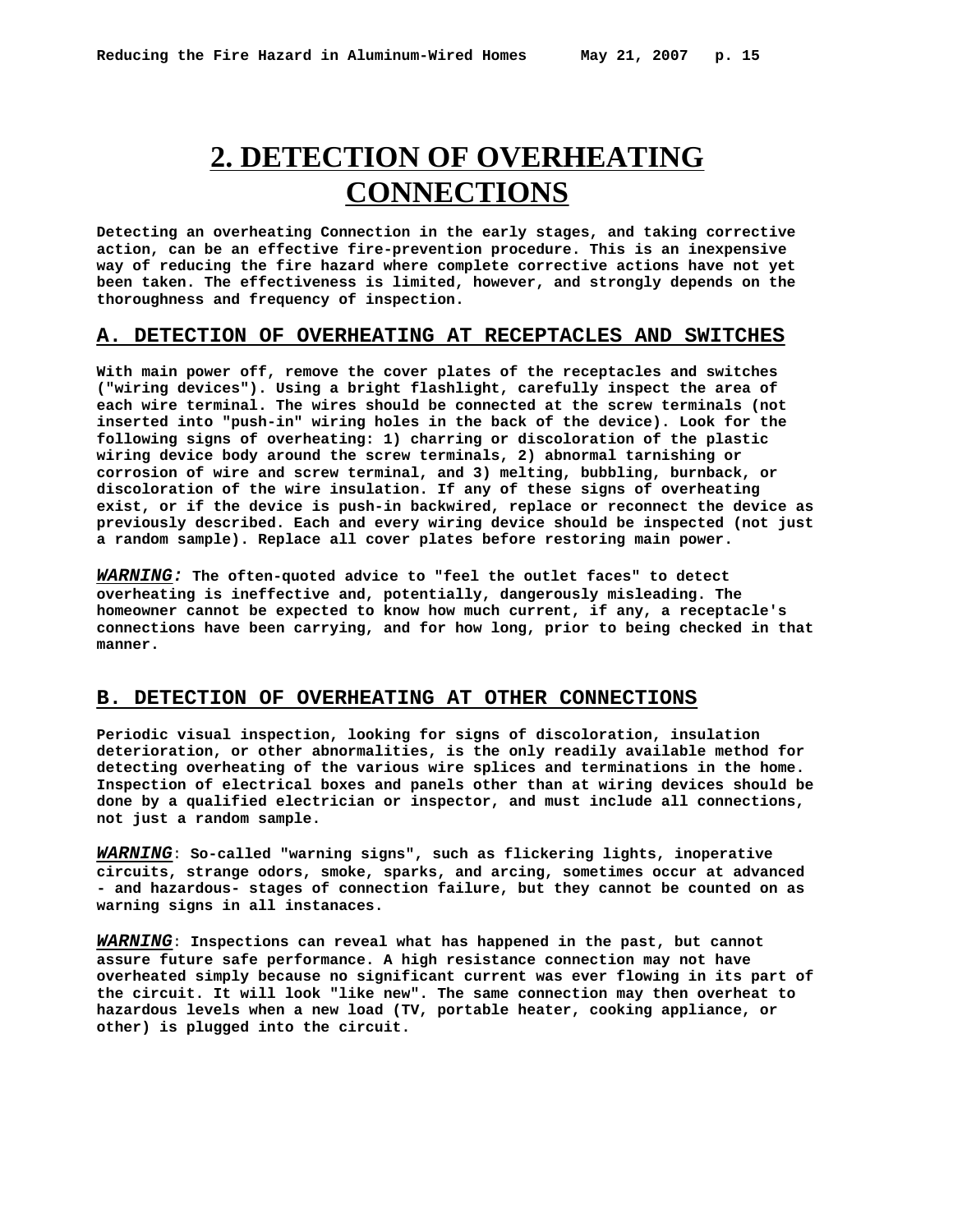## **3. REDUCING THE POSSIBILITY OF FIRE IF CONNECTION OVERHEATING OCCURS**

**Overheating connections can get hot enough to ignite fire, if there is an ignitable material nearby. Whether one has a "burned out connection" or a serious fire loss is determined to a great extent by the materials that are near the overheating connection. Removing the easily ignited materials from the vicinity of the aluminum wire connections can substantially reduce the possibility of fire ignition if a connection overheats. This activity is most efficiently done as part of a general inspection for overheating connections (Section 2, above), and should be done with the main power off.**

#### **A. INSIDE THE ELECTRICAL ENCLOSURES**

**Wallpaper and wood paneling material are often installed so that they intrude into the wiring device boxes, sometimes in actual contact with the wire terminals. These materials should be cut back beyond the border of the box. Remove all dust, wood chips and splinters, paper material, and other extraneous combustible materials from the receptacle and switch boxes and all other electrical enclosures**.

#### **B. COVER PLATES ON RECEPTACLES AND SWITCHES**

**Use metal coverplates on receptacles and switches. Most "decorator" type plastic and wood coverplates ignite relatively easily. Metal coverplates provide better protection and also serve to dissipate the abnormal amount of heat that may be generated inside the box by a failing aluminum wire termination on the wiring device.** 

#### **C. ADJACENT TO THE RECEPTACLES AND SWITCHES**

**Bedding, furniture, drapes, books, newspapers, and other potential fuels are often found in direct contact with the wiring devices. Remove all combustible materials that are in contact at the face of receptacles and switches, so that there is at least 2" of clearance.**

## **4. IF FIRE OCCURS (from any cause)**

*KNOW WHAT TO DO IF FIRE OCCURS. HAVE A PLAN. DISCUSS IT WITH THE WHOLE FAMILY. SEE YOUR LOCAL FIRE DEPARTMENT FOR GUIDANCE.*

#### *INSTALL DETECTORS. EARLY WARNING IS IMPORTANT.*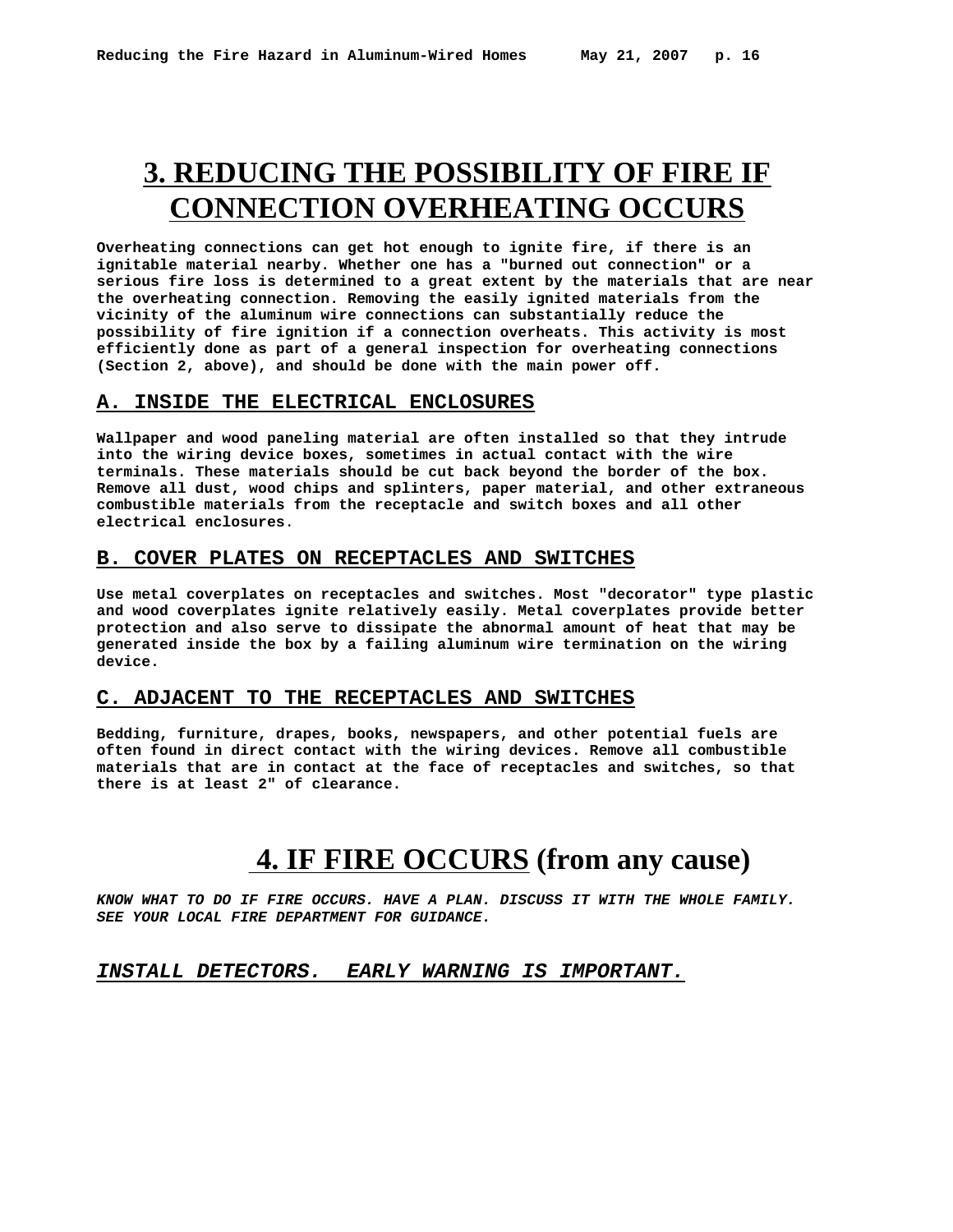## **5. REFERENCES**

**1. J. Aronstein, "Fire Due to Overheating Aluminum Wired Branch Circuit Connections", Electrical Safety Conference: Electrical Fires; Cause, Prevention, Investigation. University of Wisconsin, Extension, Madison WI, April 7, 1981.**

**2. "National Controlled Study of Relative Risk of Overheating of Aluminum Compared With Copper Wired Electrical Receptacles in Home and Laboratory", Executive Summary. Prepared for U.S. Consumer Product Safety Commission. Report #F-C4812-01, Franklin Research Center, Philadelphia, PA, April 20, 1979.**

**3. R. Newman and W.H. King, Jr., "Pilot Study of Branch Wiring Systems in Montgomery County, Maryland", U.S. Consumer Product Safety Commission, Sept., 1977.**

**4. J. Aronstein, "Summary Report, Study of Overheating of Aluminum-Wired Electrical Receptacles in Scarborough, Toronto, Homes", Wright-Malta Corp., Ballston Spa, NY, January 11, 1982.**

**5. J. Aronstein, "Test of 'Old Technology' Aluminum Wire With Twist-On Connectors", Project Report CPSC-C-79-0079, Task II, For U.S. Consumer Product Safety Commission, Wright-Malta Corp., Ballston Spa, NY, Feb. 24, 1981.**

**6. J. Aronstein, "Overheating Failures of Presently-Listed Aluminum-Wired Connection Combinations Within Rated Service Conditions", Wright-Malta Corp., Ballston Spa, NY, November 23, 1981.**

**7. "The Trouble With Aluminum Wiring", Consumer Reports, January, 1981, p.42.**

**8. R.L. Hicks, "Pigtail Splicing Connections for Baseboard Heaters and Similar Cyclic Loads", Ontario Hydro Research Division, Report #78-235-K, May 17, 1978, p. 3, (Table 1).**

**9. "Aluminum Building Wire Installation Manual and Design Guide", The Aluminum Association, Inc., Washington, DC. (p. 12 in 1978 Edition).**

**10. J. Aronstein and T.K. Hare, "Evaluation and Analytical Electron Microscopy Investigation of a Plated Aluminum Wire for Branch Circuit Applications", IEEE Transactions: Components, Hybrids, and Mfg. Tech., V. CHMT-11 No. 2, June 1988.**

**11. J. Aronstein, "Evaluation of a Twist-On Connector for Aluminum Wire", Transactions, 43rd IEEE Holm Conference on Electrical Contacts, Philadelphia, 1997**

**12. J. Aronstein, "Analysis of Field Failures of Aluminum-Copper Pigtail Splices Made With Twist-on Connectors", Transactions, 45th IEEE Holm Conference on Electrical Contacts, Pittsburgh, PA, 1999**

**13. J. Aronstein, "Evaluation of a Setscrew Connector for Aluminum Wire", Transactions, 53rd IEEE Holm Conference on Electrical Contacts, Pittsburgh, PA, 2007**